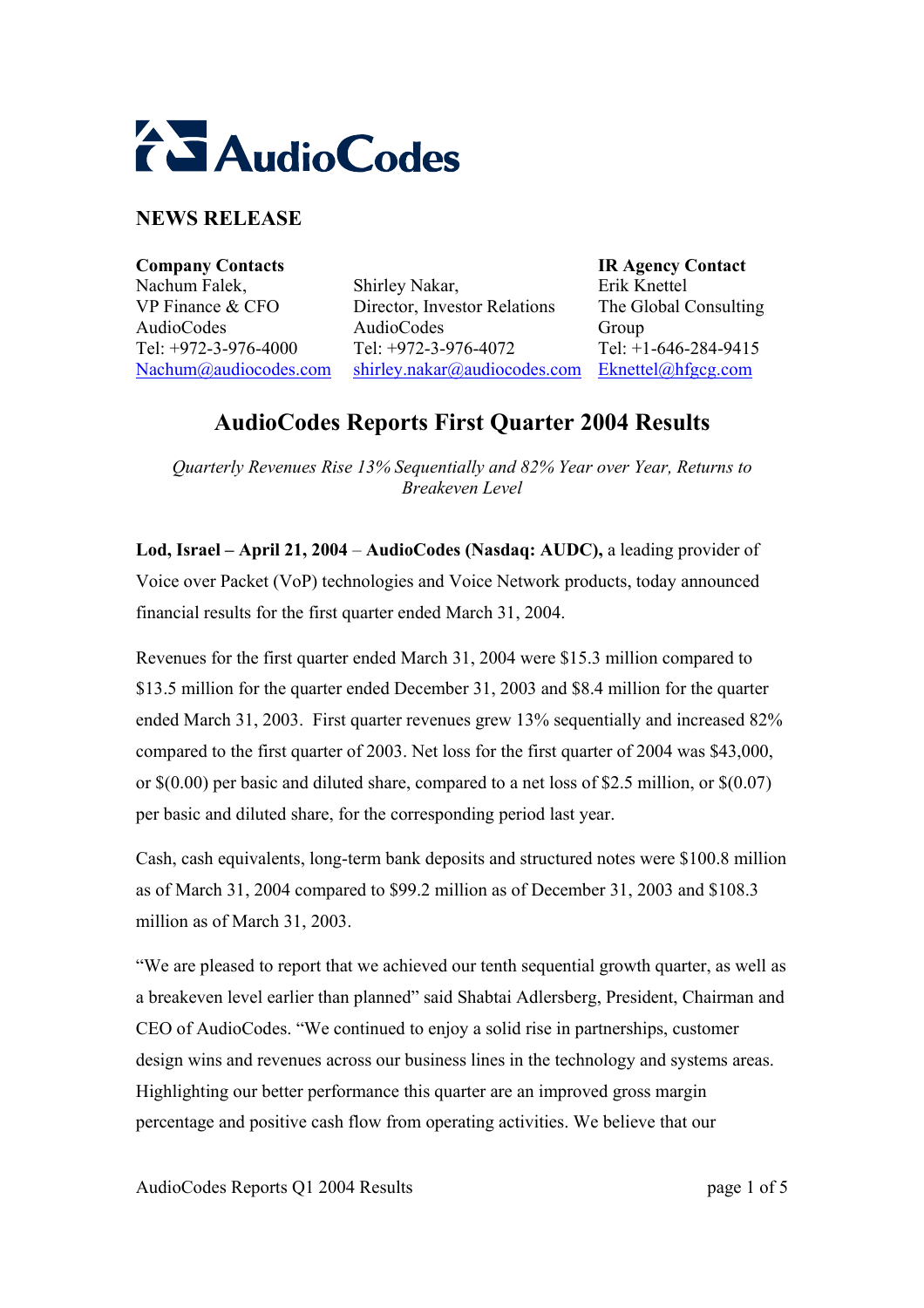strengthening position as a prime supplier in our markets combined with the continuing trend of a shift in telecom equipment budgets towards deployment of voice over packet networks will allow us to sustain growth and success in our markets in coming years."

During the first quarter of 2004, AudioCodes moved to new facilities in Airport City, Lod in Israel. This modern 118,000 sq. foot facility houses the company's headquarters, R&D, marketing and sales all under one roof and should result in better workflow streamlining and enhanced collaboration between the various departments of the company.

### **Conference Call & Webcast Information**

AudioCodes will conduct a conference call on April 22, 2004 to discuss the first quarter 2004 financial results, which will be simultaneously Webcast at 9:00 A.M. Eastern Daylight Saving Time. Investors are invited to listen to the call live via Webcast at the AudioCodes corporate Website at http://www.audiocodes.com.

#### **About AudioCodes**

AudioCodes Ltd. (Nasdaq: AUDC) enables the new voice infrastructure by providing innovative, reliable and cost-effective Voice over Packet technology and Voice Network products to OEMs, network equipment providers and system integrators. AudioCodes provides its customers and partners with a diverse range of flexible, comprehensive media gateway and media processing technologies, based on VoIPerfect™ – AudioCodes' underlying, best-of-breed, core media gateway architecture. The company is a market leader in voice compression technology and is a key originator of the ITU G.723.1 standard for the emerging Voice over IP market. AudioCodes' voice network products feature media gateway and media server platforms for packet-based applications in the wireline, wireless, broadband access, and enhanced voice services markets. AudioCodes enabling technology products include VoIP and CTI communication boards, VoIP media gateway processors and modules, and CPE devices. Its customers include the leading telecom and data network equipment providers globally. AudioCodes' international headquarters and R&D facilities are located in Israel, with U.S. headquarters in San Jose, California. For more information on AudioCodes, visit http://www.audiocodes.com or call +1 (408) 577-4088.

AudioCodes Reports O1 2004 Results **page 2 of 5** and page 2 of 5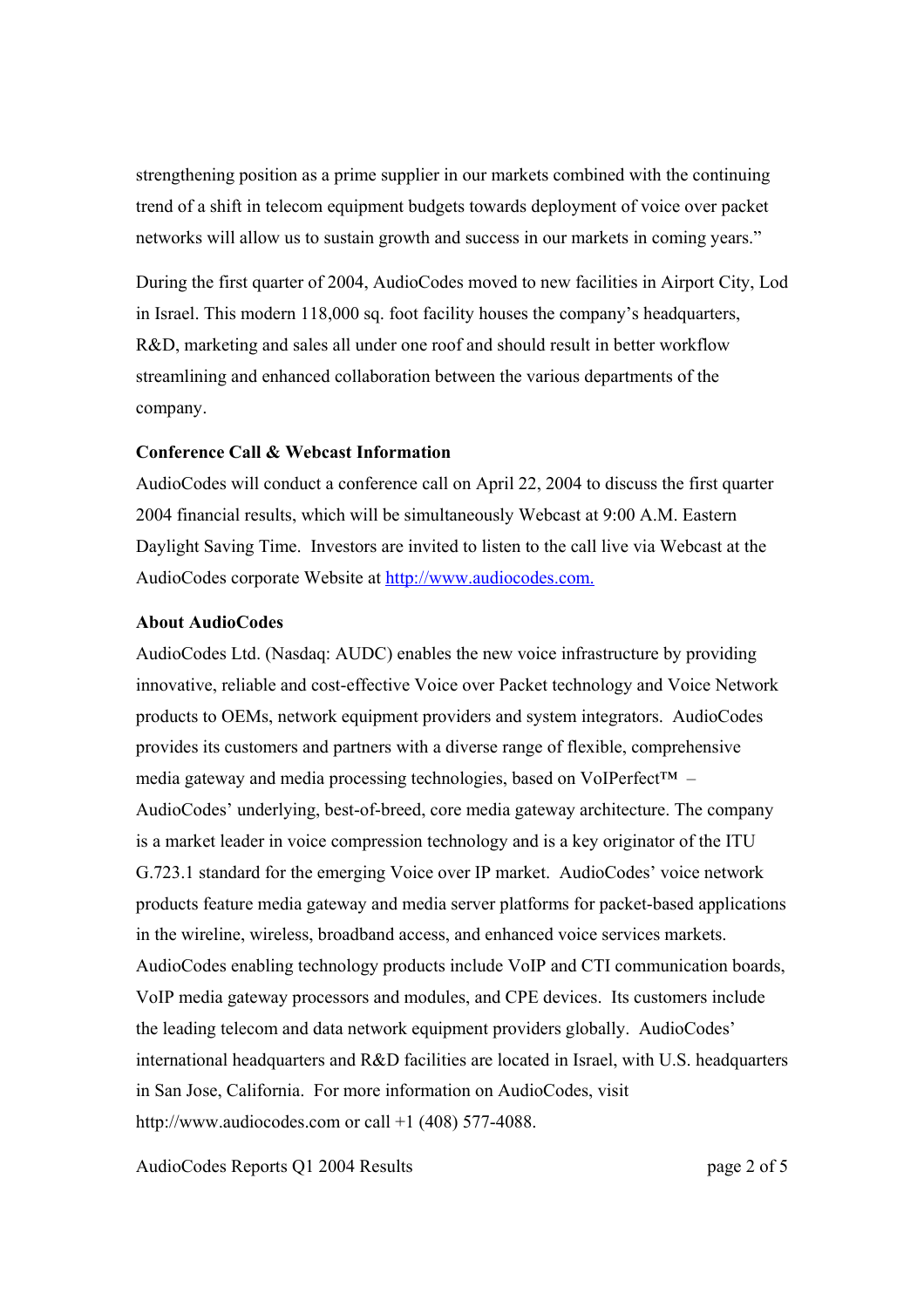Statements concerning AudioCodes' business outlook or future economic performance; product introductions and plans and objectives related thereto; and statements concerning assumptions made or expectations as to any future events, conditions, performance or other matters, are "forward-looking statements'' as that term is defined under U.S. Federal securities laws. Forward-looking statements are subject to various risks, uncertainties and other factors that could cause actual results to differ materially from those stated in such statements. These risks, uncertainties and factors include, but are not limited to: the effect of global economic conditions in general and conditions in AudioCodes' industry and target markets in particular; shifts in supply and demand; market acceptance of new products and continuing products' demand; the impact of competitive products and pricing on AudioCodes' and its customers' products and markets; timely product and technology development/upgrades and the ability to manage changes in market conditions as needed; and other factors detailed in AudioCodes' filings with the Securities and Exchange Commission. AudioCodes assumes no obligation to update the information in this release.

AudioCodes, AC, AudioCoded, NetCoder, TrunkPack, VoicePacketizer, MediaPack, Stretto, Mediant, VoIPerfect and IPmedia are trademarks or registered trademarks of AudioCodes Limited. All other products or trademarks are property of their respective owners.

### Summary financial data follows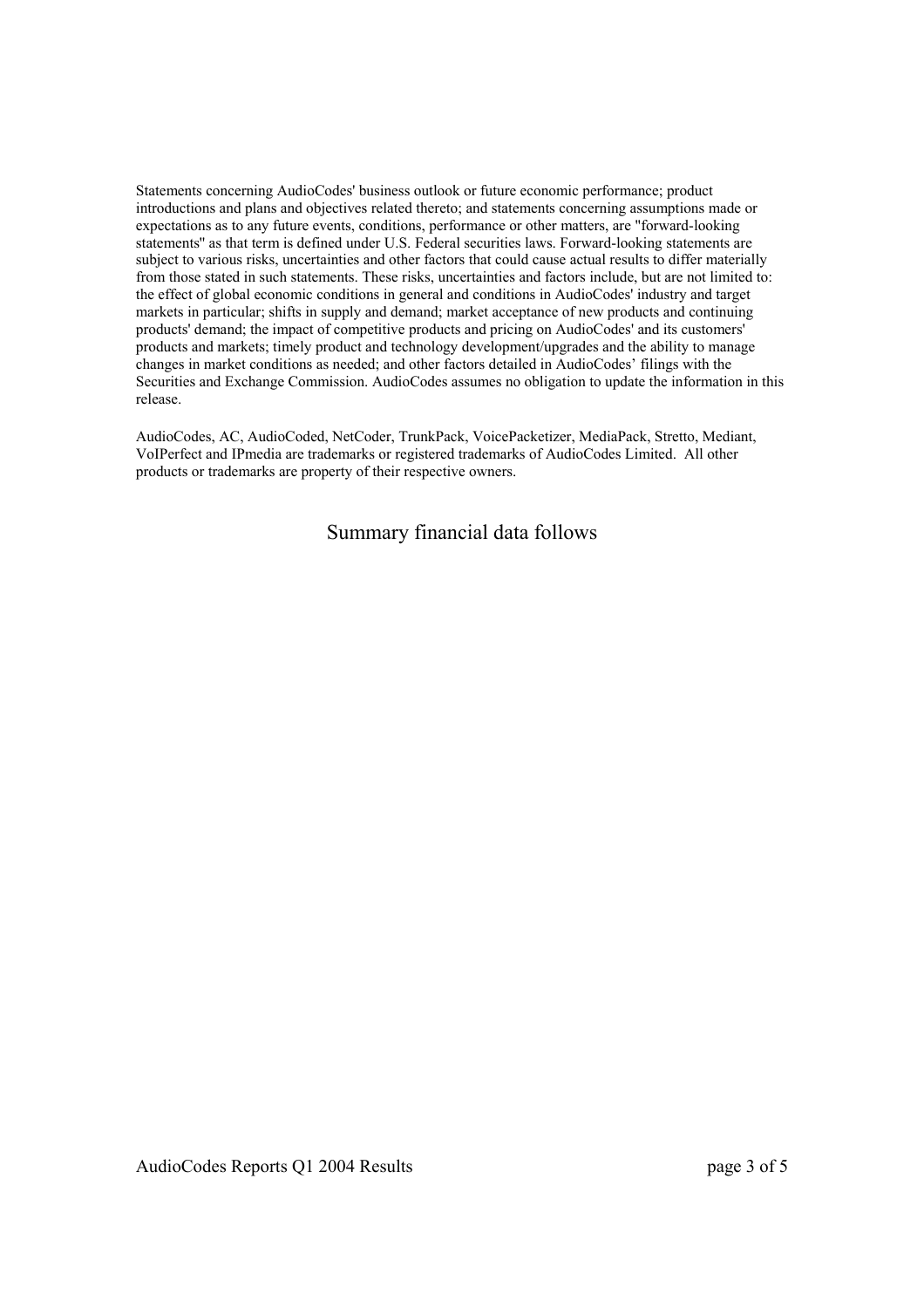## **AUDIOCODES LTD. CONDENSED CONSOLIDATED BALANCE SHEETS**

| <b>U.S. dollars in thousands</b>             | December 31,      |           |
|----------------------------------------------|-------------------|-----------|
|                                              | March 31,<br>2004 | 2003      |
|                                              | (Unaudited)       |           |
| <b>ASSETS</b>                                |                   |           |
| <b>CURRENT ASSETS</b>                        |                   |           |
| Cash and cash equivalents                    | \$50,346          | \$48,898  |
| Trade receivables                            | 8,462             | 7,717     |
| Other receivables and prepaid expenses       | 2,480             | 2,972     |
| Inventories                                  | 5,465             | 4,667     |
| Total current assets                         | 66,753            | 64,254    |
| <b>SEVERANCE PAY FUND</b>                    | 3,479             | 3,618     |
| FIXED ASSETS, NET                            | 5,358             | 4,564     |
| <b>OTHER ASSETS</b>                          | 6,273             | 5,333     |
| LONG-TERM BANK DEPOSITS AND STRUCTURED NOTES | 50,437            | 50,270    |
| <b>INVESTMENTS</b>                           | 672               | 491       |
| <b>Total assets</b>                          | \$132,972         | \$128,530 |
| <b>LIABILITIES AND SHAREHOLDERS' EQUITY</b>  |                   |           |
| <b>CURRENT LIABILITIES</b>                   |                   |           |
| Trade payables                               | \$5,602           | \$4,197   |
| Other payables and accrued expenses          | 14,826            | 13,825    |
| Total current liabilities                    | 20,428            | 18,022    |
| <b>ACCRUED SEVERANCE PAY</b>                 | 3,952             | 3,990     |
| Total shareholders' equity                   | 108,592           | 106,518   |
| Total liabilities and shareholders' equity   | \$132,972         | \$128,530 |
|                                              |                   |           |

AudioCodes Reports Q1 2004 Results page 4 of 5